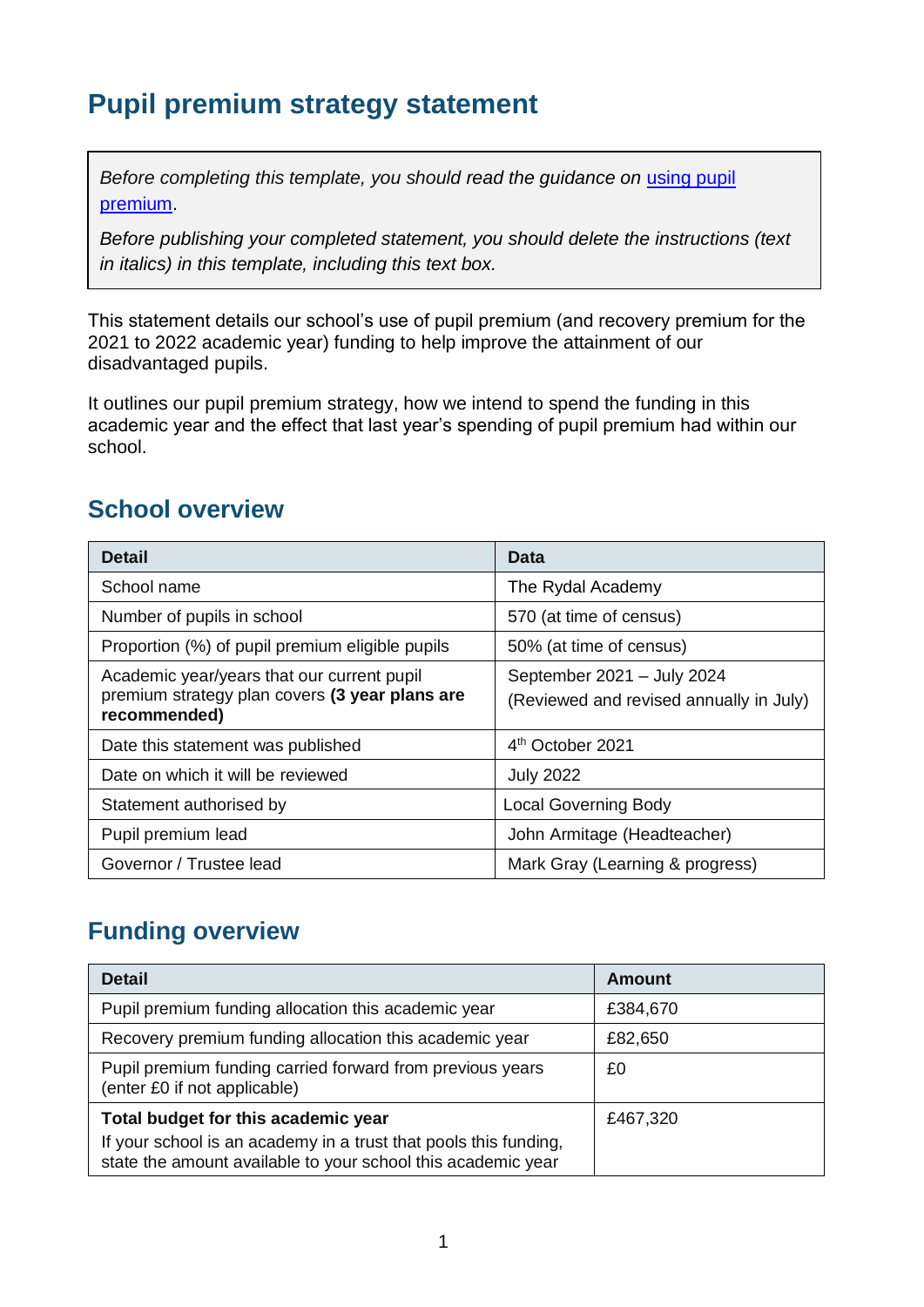# **Part A: Pupil premium strategy plan**

### **Statement of intent**

*(Swift Academies Pupil Premium Policy)*

#### **Mission statement**

Swift Academies aims to overcome barriers to achievement, particularly socioeconomic factors. To this end the pupil premium is integral to the aims of the Trust.

At Swift Academies all pupils, including the most severely disadvantaged and the highly gifted, are regarded as unique individuals and receive both challenge and support designed to meet their needs. As members of the Swift Academies, pupils have full access to and experience of the curriculum regardless of race, class, gender, physical ability and religious belief; we promote a sense of self-esteem, responsibility and tolerance in young people; the Trust values and challenges the individual to achieve the highest levels of attainment whatever their starting point.

#### **Background**

The most important factor in predicting a child's future academic attainment is prior attainment.

The next most important factor is poverty. Material deprivation can influence educational outcomes by reducing the educational resources that families can provide and by adversely affecting the home environment. Deprivation is commonly associated with other factors which can influence children's outcomes: ill health; family stress; low levels of parental education and parental involvement in their children's education; low levels of cultural and social capital; and low aspirations.

#### **General Principles**

• Expectations are high for all pupil groups and individuals. We do not equate deprivation and challenge with low ability.

• Not all pupils who qualify for FSM are socially disadvantaged and not all socially disadvantaged pupils qualify or are registered for FSM. We therefore focus on the needs and levels of progress of all pupils.

• All teaching and learning strategies are designed to meet the needs of individuals and groups. Additional support is integrated into the teaching programme.

• Research, trialling and self-evaluation are used in order to allocate the funding to activities that are most likely to have an impact on achievement.

• In providing support we will not socially isolate pupils. Therefore, it is likely that all groups receiving additional support will be a mix of FSM and non-FSM pupils.

#### **School context**

The percentage of pupils who are eligible for Pupil Premium funding at The Rydal Academy is more than double the national average. The school deprivation indicator puts the school on the 80th percentile and indicates that pupils are considerably more deprived than the national average.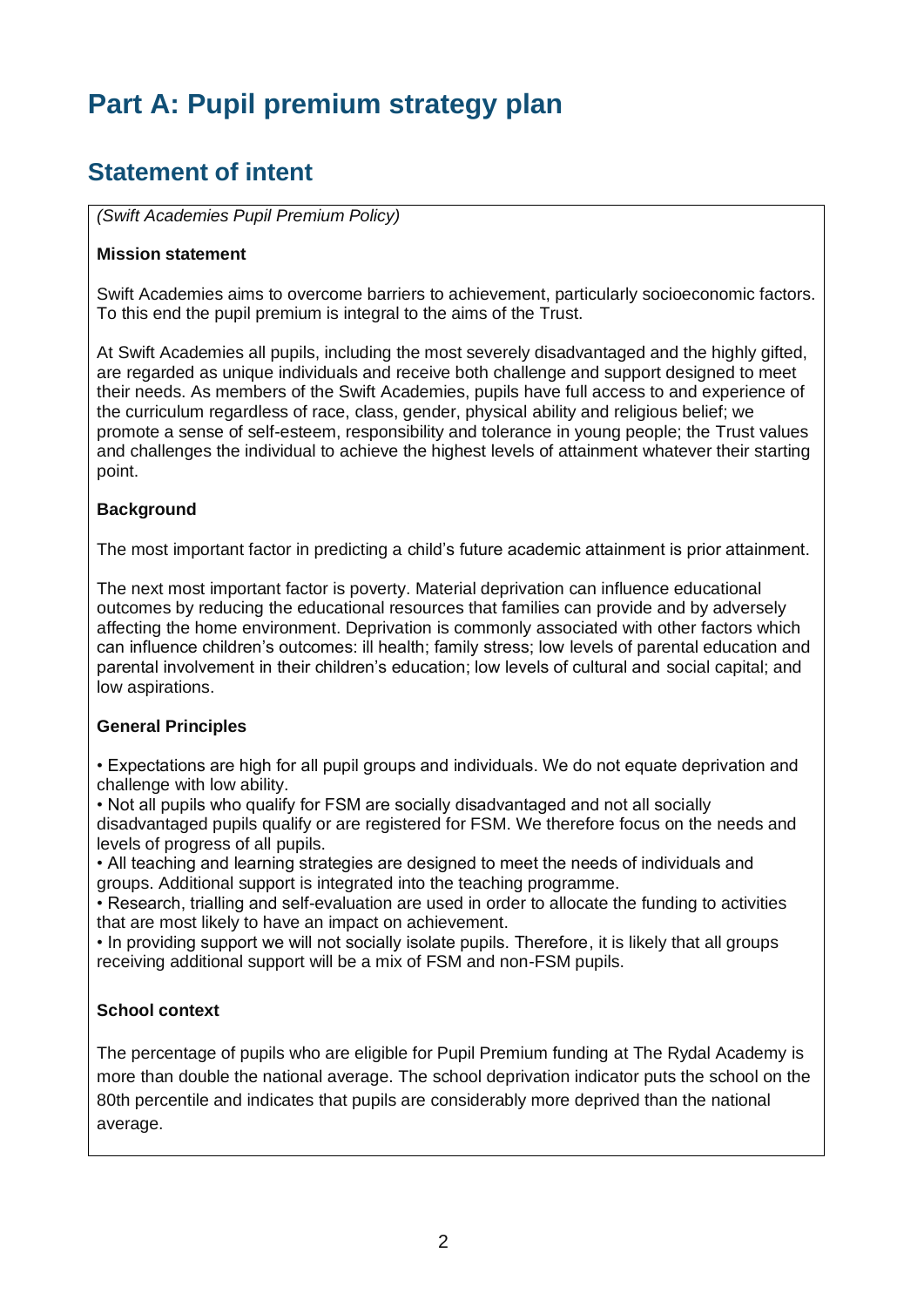## **Challenges**

This details the key challenges to achievement that we have identified among our disadvantaged pupils.

| <b>Challenge</b><br>number | Detail of challenge                                                                                                           |
|----------------------------|-------------------------------------------------------------------------------------------------------------------------------|
|                            | The attainment gap to age related expectation from Nursery entry and<br>Reception baseline.                                   |
| $\mathcal{P}$              | Low level of oral language skills, breadth of vocabulary and use of the written<br>word.                                      |
| 3                          | Access to enrichment activities and experiences to enhance learning and<br>increase knowledge and understanding of the world. |
| 4                          | Family capacity to support development due to financial or environmental<br>factors.                                          |
| 5                          | Low school attendance and persistent absenteeism.                                                                             |
| 6                          | Access to childcare, to provide family support, and extended social/learning<br>opportunities.                                |

### **Intended outcomes**

This explains the outcomes we are aiming for **by the end of our current strategy plan**, and how we will measure whether they have been achieved.

| Intended outcome                                                                                        | <b>Success criteria</b>                                                       |
|---------------------------------------------------------------------------------------------------------|-------------------------------------------------------------------------------|
| To close the attainment gap for Pupil Premium<br>pupil's through high levels of progress in<br>Reading. | Pupil Premium progress (school) is above<br>all pupils (national) in reading. |
| To close the attainment gap for Pupil Premium<br>pupil's through high levels of progress in<br>Writing. | Pupil Premium progress (school) is above<br>all pupils (national) in writing. |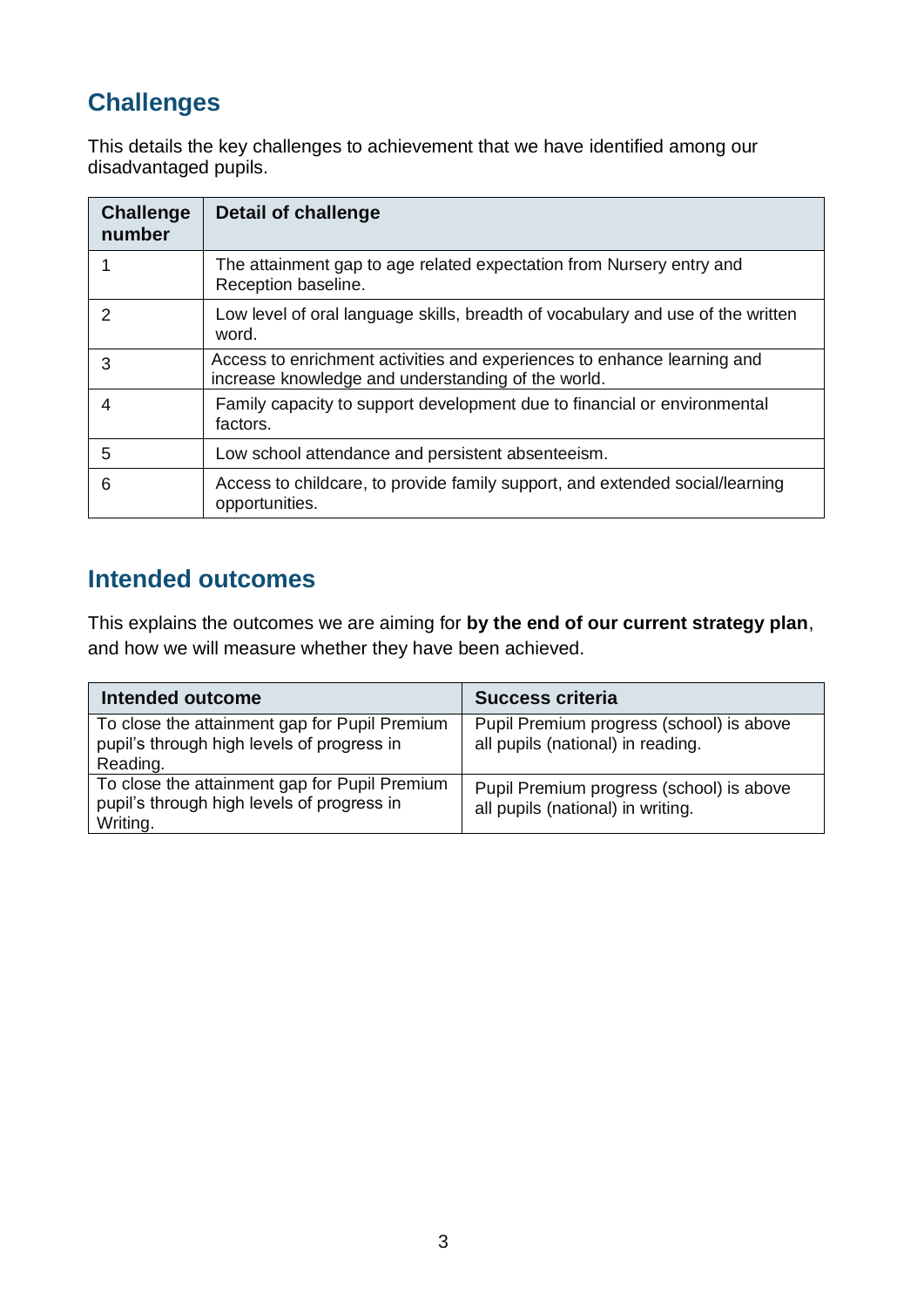### **Activity in this academic year**

This details how we intend to spend our pupil premium (and recovery premium funding) **this academic year** to address the challenges listed above.

#### **Teaching (for example, CPD, recruitment and retention)**

Budgeted cost: £10,000

| <b>Activity</b>                                                                                                                                           | <b>Evidence that supports this</b><br>approach                                                                                                                           | <b>Challenge</b><br>number(s)<br>addressed |
|-----------------------------------------------------------------------------------------------------------------------------------------------------------|--------------------------------------------------------------------------------------------------------------------------------------------------------------------------|--------------------------------------------|
| Reading CPD for all staff to focus on<br>revisiting use of expert reading strategies<br>and developing KS2 staff knowledge of<br>phonics.                 | <b>Education Endowment Foundation:</b><br>Reading comprehension strategies<br>(+6 months); Phonics (+5 months)<br>progress)                                              | 1, 2                                       |
| Teaching staff to revisit Magenta principles<br>training following 2 years working with<br>Covid-19 risk assessment restrictions to<br>teaching practice. | Education Endowment Foundation:<br>Feedback (+6 months); Mastery<br>learning (+5 months); Collaborative<br>learning approaches (+5 months);<br>Peer tutoring (+5 months) | 1, 2                                       |
| Extension of phonically decodable reading<br>books in Reception.                                                                                          | <b>Education Endowment Foundation:</b><br>Phonics (+5 months progress)                                                                                                   | 1, 2                                       |

#### **Targeted academic support (for example, tutoring, one-to-one support structured interventions)**

Budgeted cost: £332,696

| <b>Activity</b>                                                                                                                                                                                           | <b>Evidence that supports this</b><br>approach                                                                                                                                                               | <b>Challenge</b><br>number(s)<br>addressed |
|-----------------------------------------------------------------------------------------------------------------------------------------------------------------------------------------------------------|--------------------------------------------------------------------------------------------------------------------------------------------------------------------------------------------------------------|--------------------------------------------|
| Intervention or in class support for any<br>children not making expected progress with a<br>priority focus on Nuffield Early Language<br>intervention (Reception), Reading and<br>phonics support (KS1/2) | Education Endowment Foundation:<br>Small group tuition (+4 months<br>progress); One to one tuition (+5<br>months progress); Phonics (+4<br>months progress) Teaching Assistant<br>Interventions (+ 4 months) | 1, 2                                       |
| Provide in house Speech, Language and<br>Communication Advisory support.                                                                                                                                  | <b>Education Endowment Foundation:</b><br>Oral Language Interventions (+6<br>months progress)                                                                                                                | 1, 2                                       |
| Looked After Children mentoring                                                                                                                                                                           | <b>Education Endowment Foundation:</b><br>Mentoring (+2 months progress)                                                                                                                                     | 1                                          |
| National Tutoring Programme School-led<br>Tutoring (Through additional ringfenced<br>funding)                                                                                                             | <b>Education Endowment Foundation:</b><br>Small group tuition (+4 months<br>progress); One to one tuition (+5<br>months progress)                                                                            |                                            |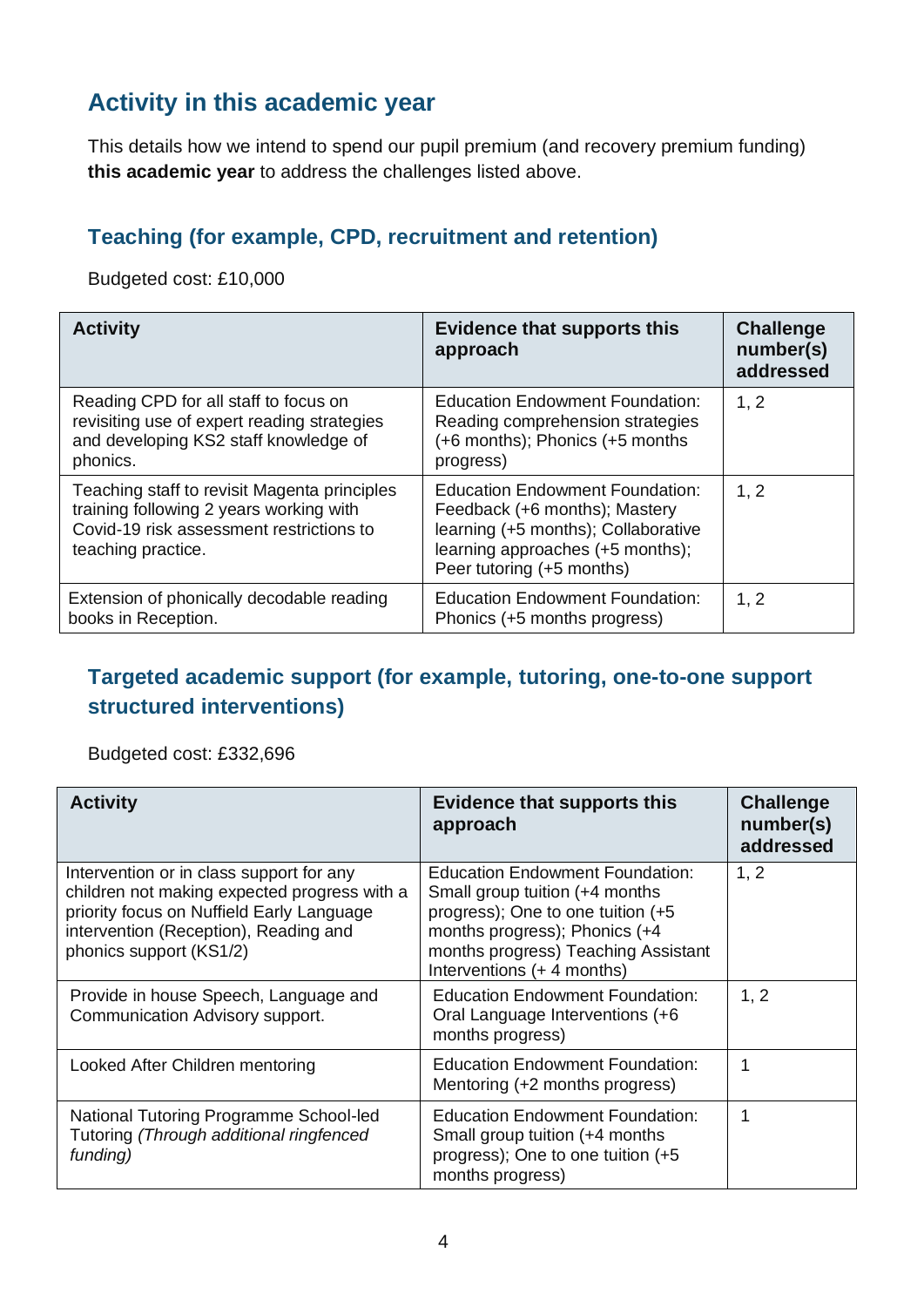### **Wider strategies (for example, related to attendance, behaviour, wellbeing)**

Budgeted cost: £124,624

| <b>Activity</b>                                                                                                                                                    | <b>Evidence that supports this</b><br>approach                                                                                               | <b>Challenge</b><br>number(s)<br>addressed |
|--------------------------------------------------------------------------------------------------------------------------------------------------------------------|----------------------------------------------------------------------------------------------------------------------------------------------|--------------------------------------------|
| Designated Safeguarding Lead is released<br>to deal with CP issues and support<br>vulnerable families.                                                             | <b>Education Endowment Foundation:</b><br>Social and emotional learning (+4<br>months progress); Parental<br>engagement (+4 months progress) | 4                                          |
| Access school trips and enrichment<br>activities.                                                                                                                  | <b>Education Endowment Foundation:</b><br>Arts participation (+3 months<br>progress)                                                         | 3                                          |
| Free access to school bus service to provide<br>support for vulnerable families to access<br>schooling.                                                            | Improved access to education<br>through being able to regularly<br>attend school.                                                            | 4, 5                                       |
| Extensive extra-curricular programme in<br>place to extend pupils learning and progress<br>covering all areas of the curriculum for<br>Reception to Year 6 pupils. | <b>Education Endowment Foundation:</b><br>Arts participation (+3 months<br>progress); Extending school time (+3<br>months progress)          | 3, 6                                       |
| Wraparound care through Breakfast Club<br>and Youth Club during the academic year.                                                                                 | <b>Education Endowment Foundation:</b><br>Extending school time (+3 months<br>progress)                                                      | 6                                          |

**Total budgeted cost: £** *467,320*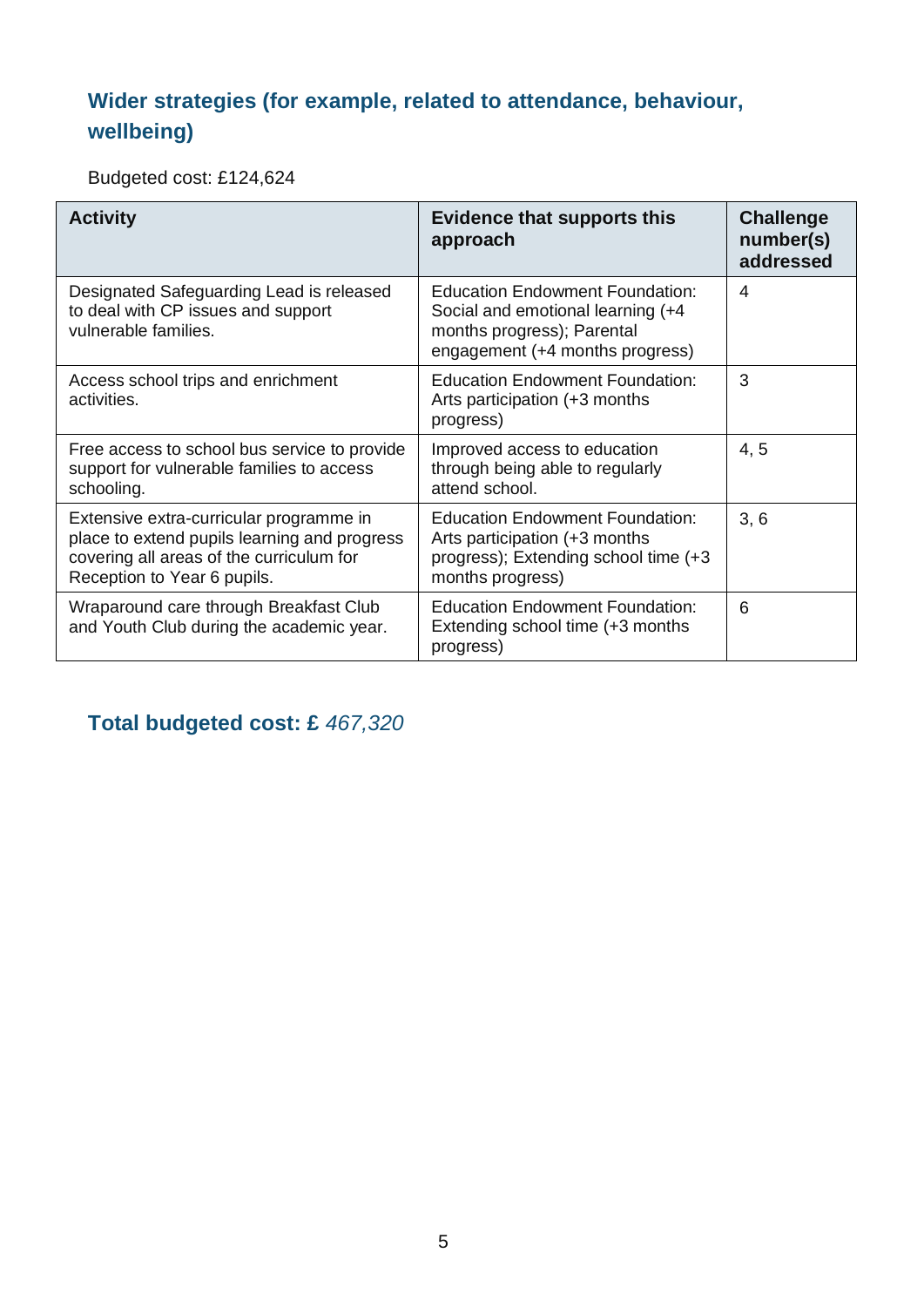## **Part B: Review of outcomes in the previous academic year**

#### **Pupil premium strategy outcomes**

This details the impact that our pupil premium activity had on pupils in the 2020 to 2021 academic year.

Pupils have open access to appropriate school trips and enrichment activities. Success criteria met – No trips took place due to Covid restrictions, but a programme of enrichment visits and virtual trips was put in place and all pupils were able to access.

To close the attainment gap for PP pupil's through high levels of progress. No statutory testing took place in 2020-21 due to Covid disruption. Success criteria part met – Internal tracking data suggests that progress across the Key Stage was +0.3 in Reading, -0.1 in Writing and +0.1 in Maths.

Pupils are safeguarded and receive appropriate care outside the school setting. Success criteria met - Safeguarding is identified as highly effective through school selfreview and external review. 136 pupils (80 families) were supported through Alternative care arrangements, Child Protection Plans, Child in Need and Early Help.

School overall attendance and the percentage of Persistent Absentees improves towards national averages.

Success criteria met – No national reporting due to Covid-19. Attendance rates tracked above the National weekly average attendance from the beginning of reporting once schools extended opening to all pupils on the 8th March 2021.

Open access for all pupils to wraparound care.

Success criteria met – Although wraparound care was restricted for periods of the year due to Covid protocols, ultimately all pupils who requested a place where accommodated and 155 pupils accessed wraparound care.

#### **Externally provided programmes**

*Please include the names of any non-DfE programmes that you purchased in the previous academic year. This will help the Department for Education identify which ones are popular in England*

| Programme | <b>Provider</b> |
|-----------|-----------------|
|           |                 |
|           |                 |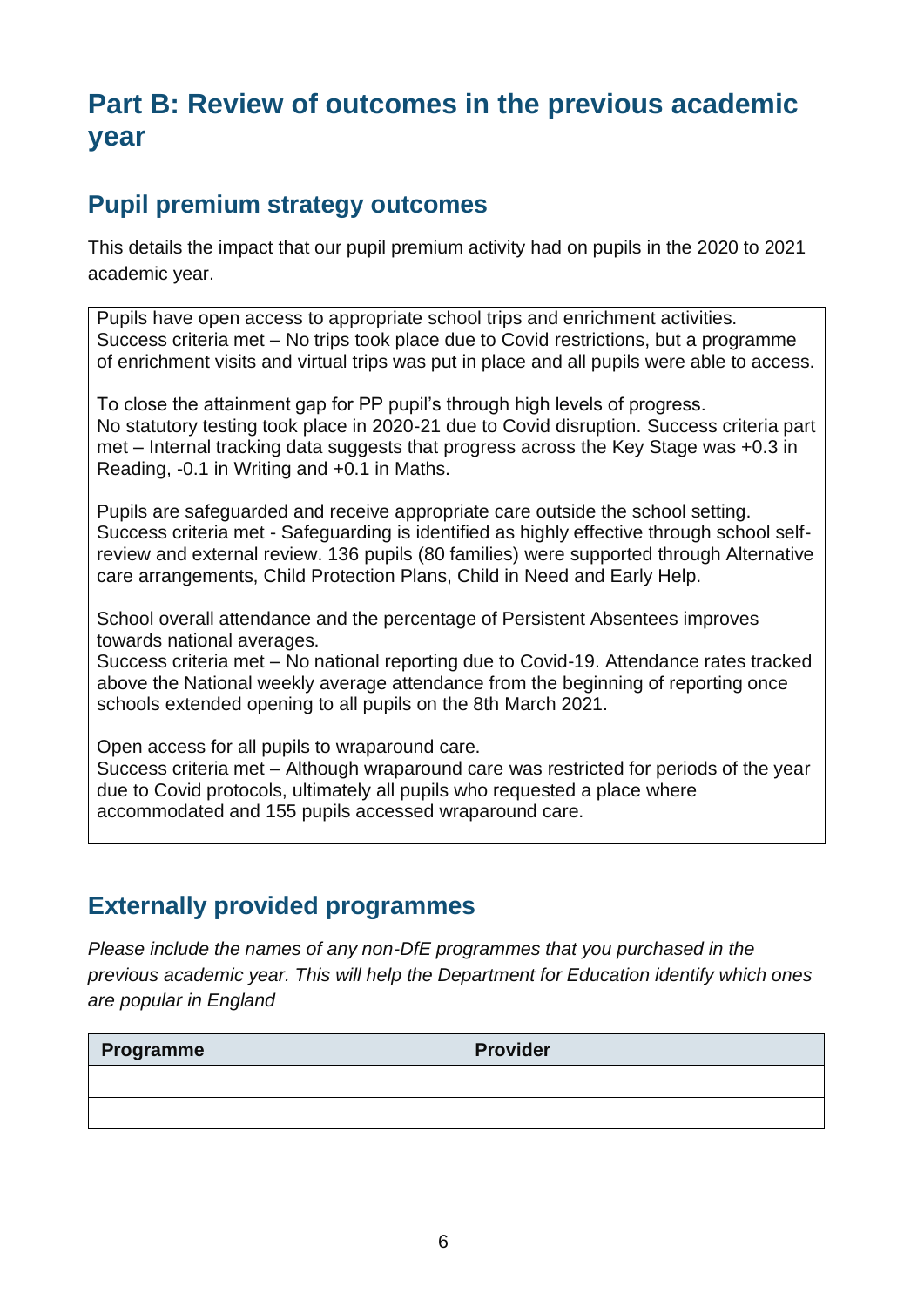## **Service pupil premium funding (optional)**

*For schools that receive this funding, you may wish to provide the following information:* 

| <b>Measure</b>                          | <b>Details</b>                             |
|-----------------------------------------|--------------------------------------------|
| How did you spend your service pupil    | See Pupil Premium Strategy outcomes        |
| premium allocation last academic year?  | review box on pervious page.               |
| What was the impact of that spending on | Group size is to small to be statistically |
| service pupil premium eligible pupils?  | significant.                               |